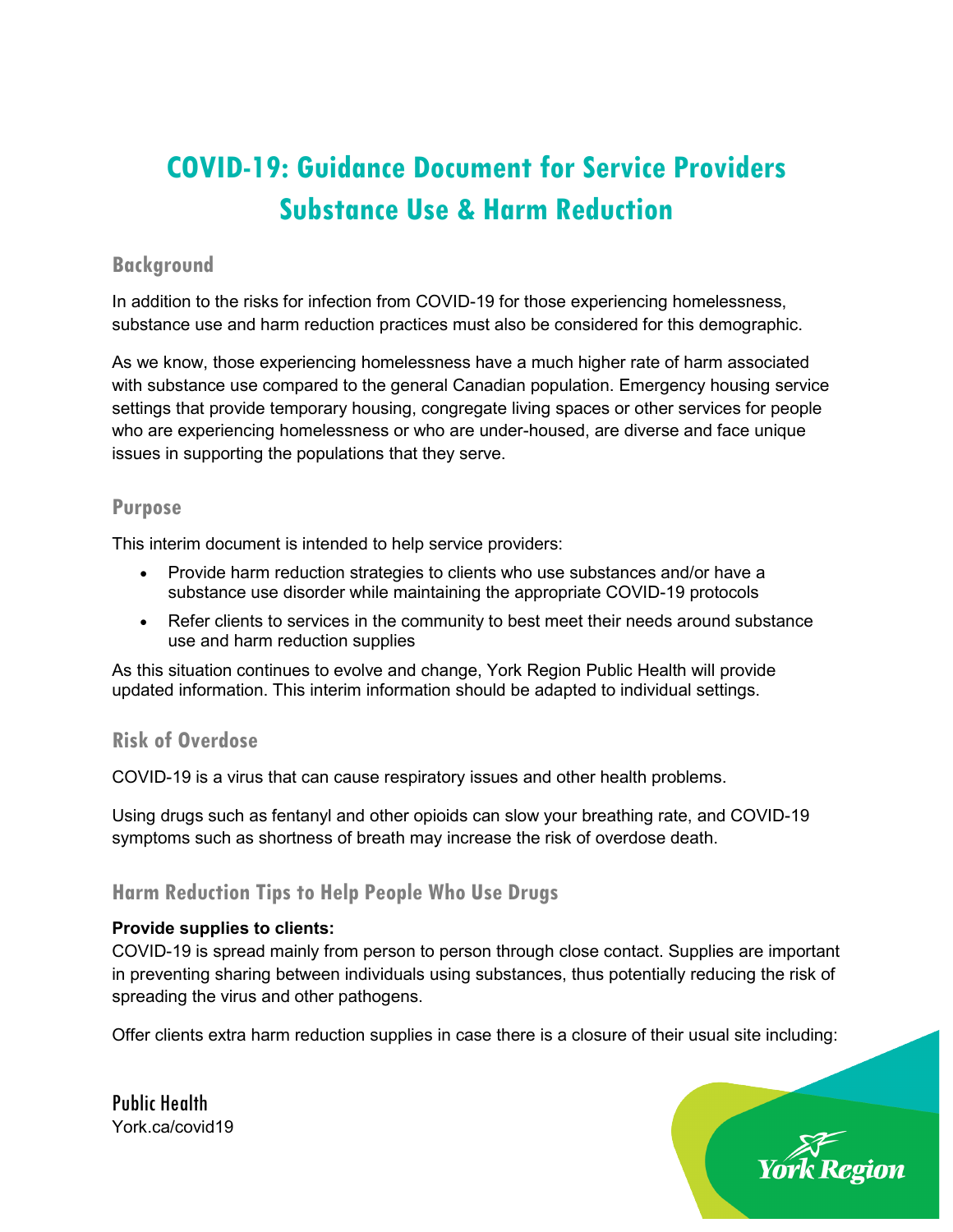- Syringes and other injection equipment
- Crystal meth/crack smoking supplies, and/or snorting supplies Sharps containers/biobins)

 When possible, provide gloves, face coverings (i.e. face clothes, face masks) and hand sanitizers to your clients and teach them how to use them.

### **Provide education**

 With clients, discuss how to carry naloxone and to ensure they have an overdose plan. You should also talk about:

- The risk of spreading the virus when sharing supplies:
	- $\circ$  Encourage clients not to share cigarettes, joints, supplies for injecting and using other drugs, containers for alcohol, utensils, and other supplies
	- o Discuss using approved and safe waste disposal containers (i.e. sharps containers/biobins) for all used injection, smoking and/or snorting supplies
- Frequent handwashing for 20 seconds with soap and water, before and after wiping packages, surfaces and handling drugs. If soap and water is not available, use hand sanitizer
- Using microbial wipes, alcohol or bleach to wipe down packages, surfaces before and after handling drugs
- • Having a buddy when using:
	- $\circ$  Emphasizing staying two meters (6 feet) from the buddy to avoid potentially passing the virus
	- $\circ$  Having a buddy present on the phone while using
- Reinforce physical distancing procedures and/ or reducing close contact
- appropriate to seek medical help (i.e. hospital, 911). If symptoms appear, support the • Self-monitoring for signs and symptoms of COVID-19 and discussing when it's client in contacting:
	- $\circ$  Their primary health care provider
	- o Telehealth Ontario at: 1-877-797-0000
	- o York Region Public Health, Health Connection at: 1-800-361-5653
	- o Support the client in accessing the nearest COVID-19 Assessment Center. For a list of York Region assessment centers, please visit vork.ca/covid19

Clients should be made aware that COVID-19 infection can compromise the respiratory system and make respiratory failure/crisis more likely in an opioid overdose.

# **Harm Reduction & Naloxone Supplies**

The York Region Public Health Substance Use Prevention & Harm Reduction Program is continuing to provide training, access and distribution of naloxone and other harm reduction supplies to clients and community agencies.

Note: Contact-less naloxone training and drop-off are available.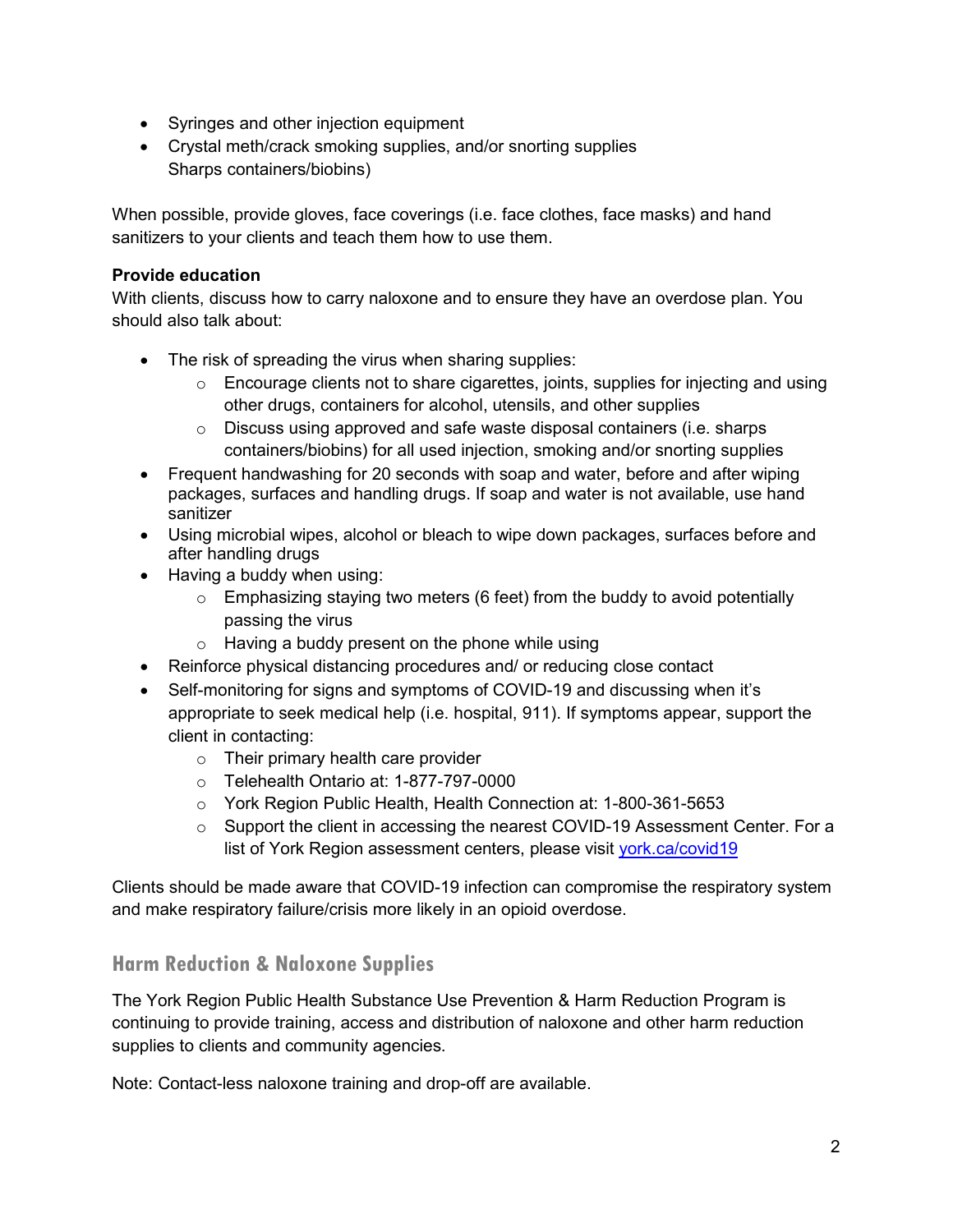If you have questions regarding obtaining naloxone and/or other harm reduction supplies, please call 1-877-464-9675 ext. 76683 or email [substance@york.ca.](mailto:substance@york.ca)

For injection and crystal meth/crack smoking supplies for clients contact:

- CAYR Community Connections (formerly AIDS Committee of York Region): 905-884- 0613 (also for naloxone kits)
- Loft Crosslinks Street Outreach Van: 1-866-553-4053

# **Where to get a naloxone kit at no cost**

 Visit the Ontario Government website and their *[Where to get a free naloxone kit](https://www.ontario.ca/page/where-get-free-naloxone-kit)* webpage for a map of pharmacies and agencies that distribute naloxone in your area.

 Note: Some agencies on this tool may not be operating during this time. Contact the York Region Public Health, Substance Use Prevention and Harm Reduction Program if you are unable to access naloxone using this tool.

**Tools and Supports for Client Referral** 

# **Report Bad Drugs**

<u>Report Bad Drugs</u> (found at: <u>York.ca/reportbaddrugs</u>) is an anonymous, online reporting tool for community partners and the public. Anyone with a concern or bad experience with street drugs or overdoses in the community can use the [tool](https://surveys.york.ca/?e=181718&h=67DF3C38C9EB06F&l=en) to share information with York Region Public Health. For more information visit the [Report Bad Drugs Tool Q&A.](https://www.york.ca/wps/wcm/connect/yorkpublic/d5369662-1897-4454-af0e-c9392147c28f/Report%2BBad%2BDrugs%2BTool%2BQA.pdf?MOD=AJPERES&CVID=n0cEtao)

 This reporting tool is not for emergencies. If you are experiencing an emergency, call 911 immediately.

# **310- COPE**

For clients feeling depressed, lonely, anxious, scared, angry, or are in distress, call: 310-COPE. Phone: 1-855-310-2673 or (TTY) 1-866-323-7785 Web: [www.yssn.ca/310-COPE](http://www.yssn.ca/310-COPE) 

### **Overdose Prevention Line**

 clients who are about to use drugs. The staff will stay with the client on the phone line while the Grenfell Ministries Overdose Prevention Line (O.P.L) offers an overall anonymous service to client uses drugs and will call 911 in the event of a possible/actual overdose at the location the client has provided.

Phone: 1-888-853-8542

Web: [www.grenfellministries.org/overdose-prevention-line](http://www.grenfellministries.org/overdose-prevention-line) 

### **Krasman Centre Warm Line and Peer Crisis Support Service**

 perspective in the York Region, South Simcoe and North York areas (the Central LHIN). They These services provide non-crisis and crisis live support from a recovery and peer informed